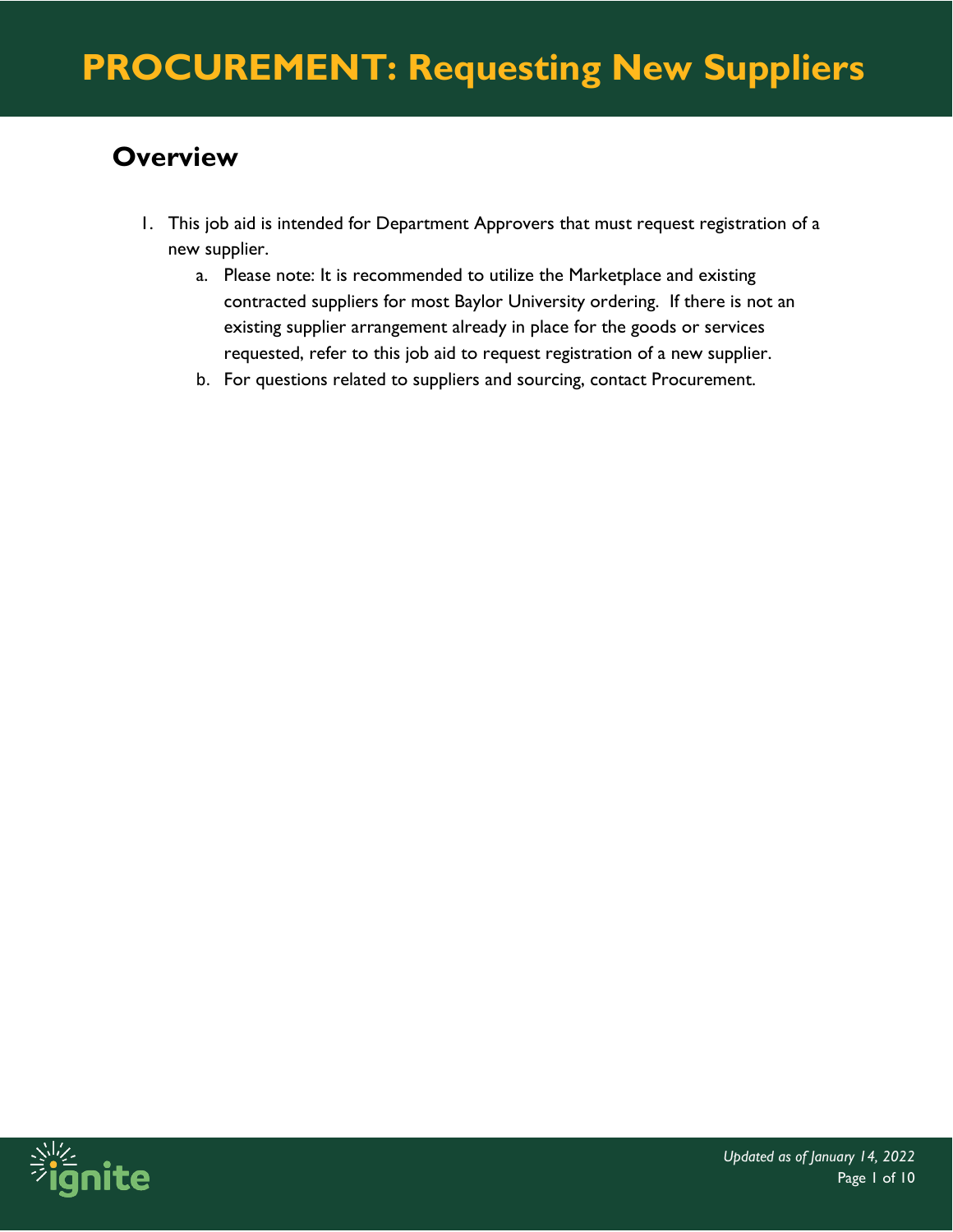### **1. Navigate to Requisition Page**

- 1. You can access the **Purchase Requisitions** task in two ways:
	- a. (Option 1) Click the **Navigator** icon in upper left-hand corner of the Ignite landing page.



b. Under the **Procurement** section, click the drop-down arrow and select **Purchase Requisitions** from the drop-down list.



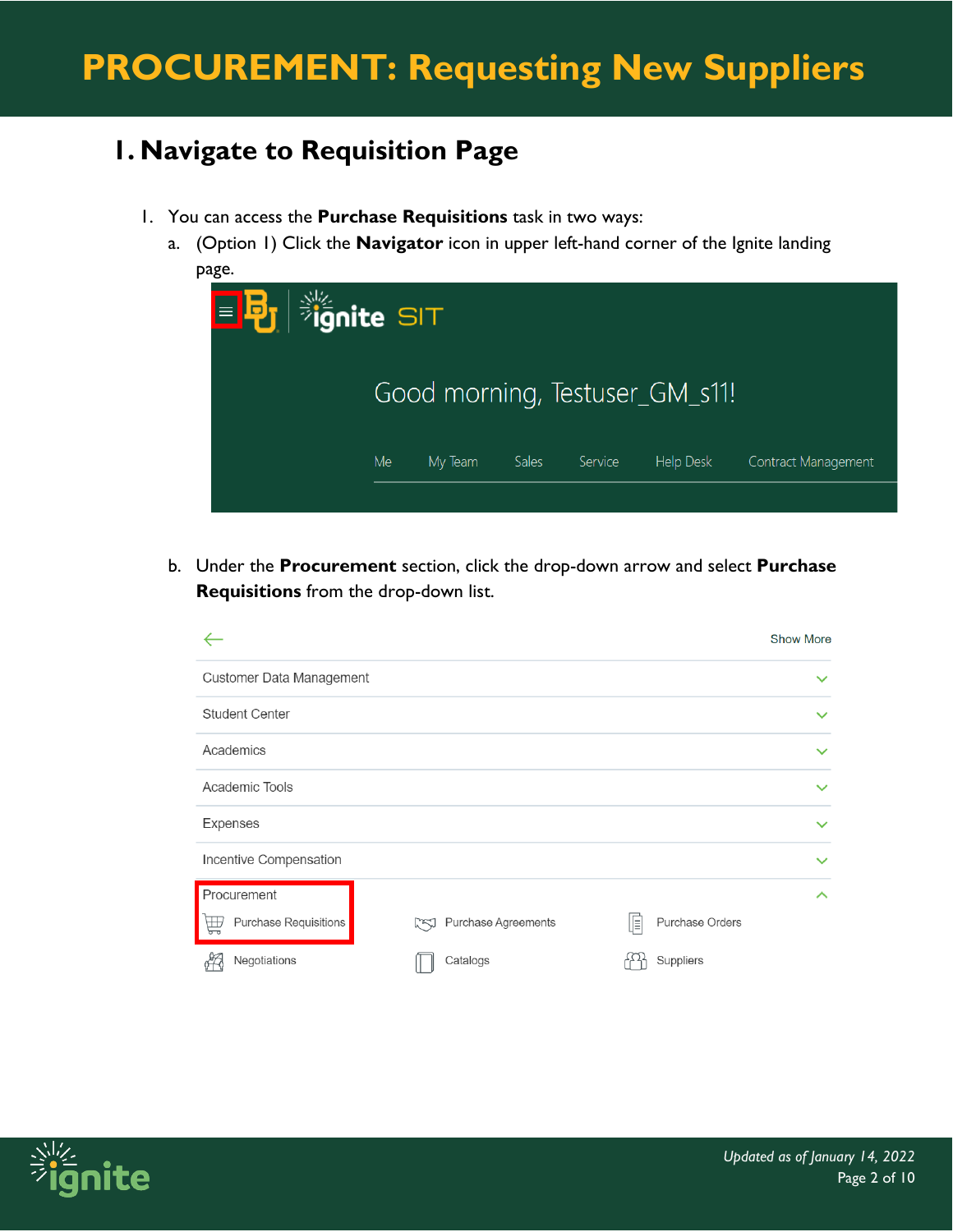c. (Option 2) Under the **Procurement** heading on the home page, you can scroll down and click on the **Purchase Requisitions** tile.

| Me          | Sales                         | Service          | Help Desk | Projects | Procurement | Tools | Others |
|-------------|-------------------------------|------------------|-----------|----------|-------------|-------|--------|
| <b>APPS</b> |                               |                  |           |          |             |       |        |
|             | 曲<br>Purchase<br>Requisitions | E<br>My Receipts |           |          |             |       |        |

### **2. Requesting New Suppliers**

1. From the **More Tasks** dropdown, select **Request New Supplier**.

| <b>Requisitions</b>        |                   |        |                  | More Tasks $\blacktriangledown$<br><b>Request New Supplier</b> | <b>Manage Requisitions</b>                                                    |         |
|----------------------------|-------------------|--------|------------------|----------------------------------------------------------------|-------------------------------------------------------------------------------|---------|
|                            |                   | Search |                  |                                                                | <b>Update Preparer and Requester</b><br><b>Update Requisition Preferences</b> | quester |
| <b>Recent Requisitions</b> |                   |        | <b>View More</b> |                                                                |                                                                               |         |
| REQ0000579                 | Treadmill         |        | Pending approval |                                                                |                                                                               |         |
| REQ0000552                 | test              |        | Pending approval |                                                                |                                                                               |         |
| REQ0000529                 | <b>Test Tubes</b> |        | Pending approval |                                                                |                                                                               |         |

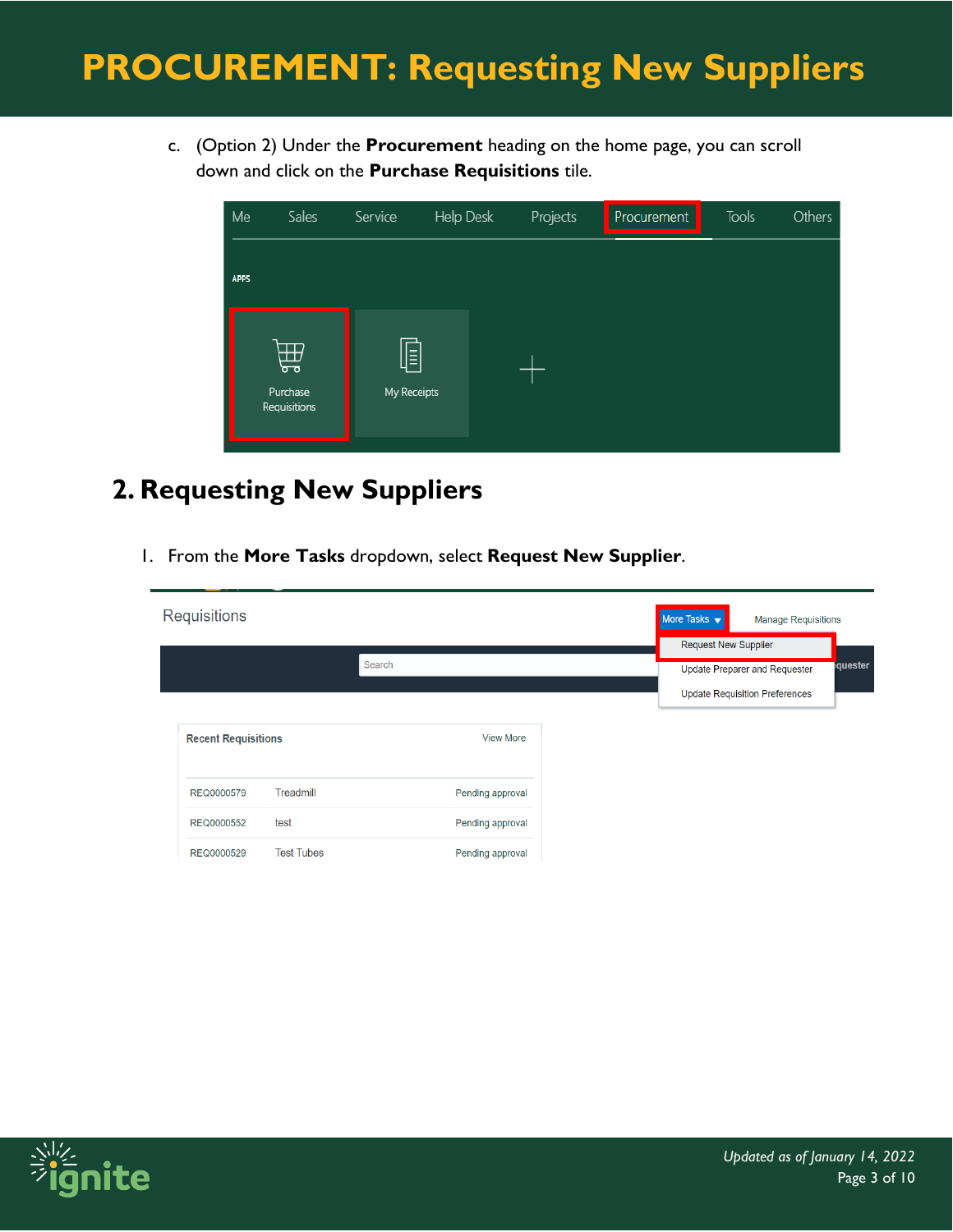- 2. You will be redirected to the Request New Supplier screen. You will enter the **Registration Details**:
	- a. **\*Company**: Name of the company or individual you are requesting to add
	- b. **\*Request Reason**: Use the dropdown to select an option; why you are submitting the new supplier request
	- c. **Justification**: Justify why are you unable to use an existing supplier. Describe the goods or services being purchased from the supplier.

**Request New Supplier** 

| <b>Registration Details</b> |                      |  |
|-----------------------------|----------------------|--|
|                             | * Company            |  |
|                             | * Request Reason     |  |
|                             | <b>Justification</b> |  |
|                             |                      |  |

- 3. Enter the Company Details:
	- a. **\*Tax Organization Type**: select the appropriate option from the dropdown
	- b. **Supplier Type**: select type of supplier from dropdown
	- c. **D-U-N-S Number**: a unique nine-digit identifier for businesses
	- d. **Tax Country**: country where supplier pays taxes
	- e. **Taxpayer ID**: an identification number used by the IRS. Enter number without dashes. This field will assist in identifying duplicate suppliers.
	- f. **Tax Registration Number**: use this field for the international tax ID, if the entity/individual is international
	- g. **Attachments**: include the following as attachments to the supplier request,
		- i. **Tax documentation (required)** typically a W-9 or W-8
		- ii. **Direct Deposit/Wire documentation**: documentation from the supplier identifying their direct deposit or wire information. Baylor's direct deposit and wires forms can be found [here.](https://www.baylor.edu/financial_services/controller/index.php?id=44248)

|  | <b>Company Details</b> |
|--|------------------------|

| * Tax Organization Type   | <b>D-U-N-S Number</b>                                 |  |
|---------------------------|-------------------------------------------------------|--|
| Supplier Type             | <b>Tax Country</b>                                    |  |
| <b>Corporate Web Site</b> | Taxpayer ID                                           |  |
| Attachments None          | <mark>⊺</mark> Tax Registration Number <mark>∎</mark> |  |

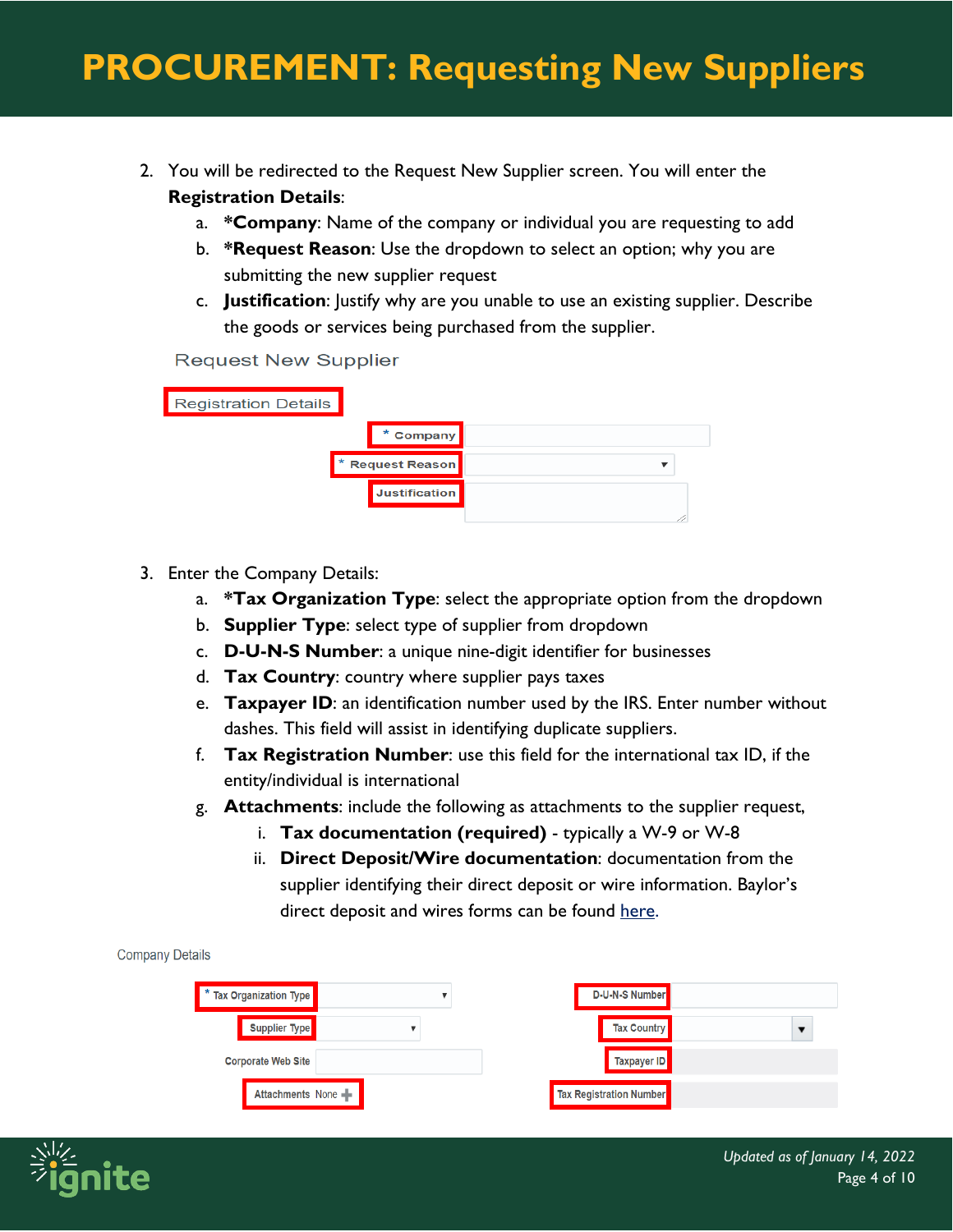4. Under the **Contacts** section, click the **+** icon.

| <b>Contacts</b>         |  |                     |
|-------------------------|--|---------------------|
|                         |  | $\blacksquare$ Wrap |
| <b>Name</b>             |  |                     |
| No data to display.     |  |                     |
| <b>Columns Hidden 7</b> |  |                     |

- 5. Enter the following information:
	- a. **Salutation**
	- b. **\*First Name**
	- c. **\*Last Name**
	- d. **Job Title**
	- e. **\*Email:** the email included here is the email to which the PO will be sent.
	- f. **Phone Number**

**Create Contact** 

| <b>Salutation</b>      | ▼                      | Phone         | ▼                        |
|------------------------|------------------------|---------------|--------------------------|
| ∗<br><b>First Name</b> |                        |               |                          |
| <b>Middle Name</b>     |                        | <b>Mobile</b> | $\overline{\phantom{a}}$ |
| <b>*</b> Last Name     |                        |               |                          |
| Job Title              |                        | Fax           | $\overline{\phantom{a}}$ |
|                        | Administrative contact | $*$ Email     |                          |

6. **DO NOT** click the **checkbox** for **Request user account**. Baylor is not currently creating user accounts for suppliers.





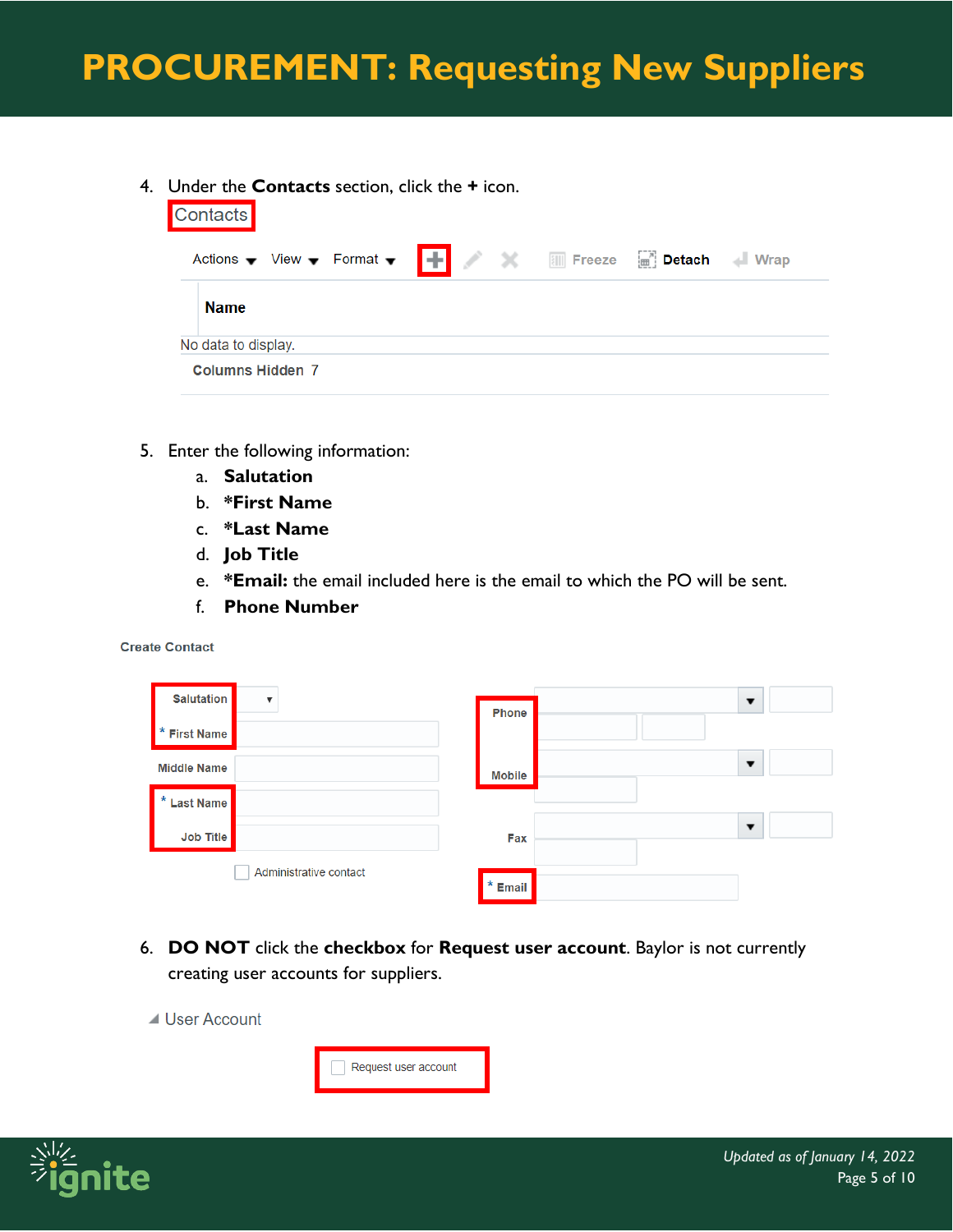7. Select **OK** to close. If you would like to create an additional contact, select **Create Another**. Enter contact information for PO dispatch and payment remittance purposes.

| Role<br><b>Description</b> |
|----------------------------|
|                            |
| No data to display.        |

8. Navigate to the **Addresses** section and select the **+** icon.

| <b>Addresses</b>                                                                                                     |                |                                  |                     |
|----------------------------------------------------------------------------------------------------------------------|----------------|----------------------------------|---------------------|
| Actions $\bullet$ View $\bullet$ Format $\bullet$ $\bullet$ $\bullet$ $\bullet$ $\bullet$ $\bullet$ $\bullet$ Freeze |                | <sub>⊞</sub> <sup>®</sup> Detach | $\blacksquare$ Wrap |
| <b>Address Name</b>                                                                                                  | <b>Address</b> |                                  |                     |
| No data to display.                                                                                                  |                |                                  |                     |
| Columns Hidden 3                                                                                                     |                |                                  |                     |

- 9. Enter the following details:
	- a. **\*Address Name:** Enter the first line of the address as the address name. You will enter this again as **Address Line 1**.
	- b. **Address Information**, which includes**:**
		- i. **Country:** United States
		- ii. **Address Line 1 – 3:** Vendor address, including Street Number, Street Name, etc.
		- iii. **Postal Code:** Vendor postal code (enter **Postal Code** first to autopopulate the **City, County, and State**)
		- iv. **City:** Vendor city
		- v. **County:** Vendor county
		- vi. **State:** Vendor state



**Create Another** 

**OK** 

Cancel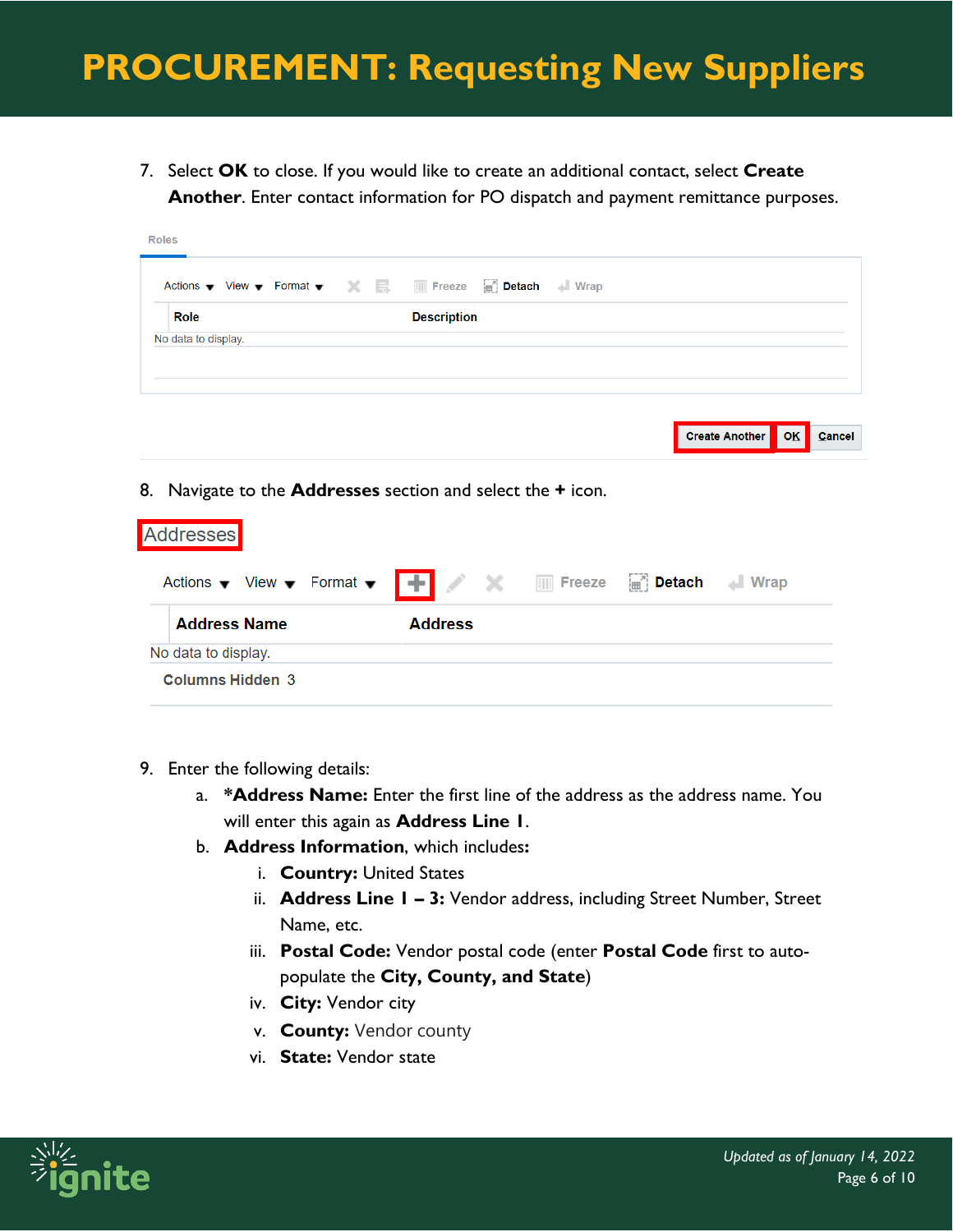- c. **\*Address Purpose**: you may select more than one
	- i. **Ordering**: to place purchase orders. If ordering is not selected, the supplier will not appear for a Requisition.
	- ii. **Remit to**: to remit payments
	- iii. **RFQ or Bidding**: request for quotation

#### **Create Address**

| $\ast$<br><b>Address Name</b> |                                                    |                         | * Address<br><b>Purpose</b> | Ordering<br>Remit to  |                         |  |  |
|-------------------------------|----------------------------------------------------|-------------------------|-----------------------------|-----------------------|-------------------------|--|--|
|                               | * Country United States<br>$\overline{\mathbf{v}}$ |                         |                             | <b>RFQ or Bidding</b> |                         |  |  |
| *<br>Address Line 1           |                                                    |                         | Phone 1                     |                       | $\overline{\mathbf{v}}$ |  |  |
| <b>Address Line 2</b>         |                                                    |                         | $Fax$ 1                     |                       | $\blacktriangledown$    |  |  |
| <b>Address Line 3</b>         |                                                    |                         | <b>Email</b>                |                       |                         |  |  |
| $*$ City                      |                                                    | $\overline{\mathbf{v}}$ |                             |                       |                         |  |  |
| * County                      |                                                    | $\overline{\mathbf{v}}$ |                             |                       |                         |  |  |
| * State                       |                                                    | $\blacktriangledown$    |                             |                       |                         |  |  |
| * Postal Code                 |                                                    | $\blacktriangledown$    |                             |                       |                         |  |  |

#### 10. Under **Address Contacts**, click the **Actions** dropdown and click **Select and Add**.

#### ▲ Address Contacts

Select the contacts that are associated with this address.

|                |                  |                |  |  | <b>Detach</b> | $\blacksquare$ Wrap |
|----------------|------------------|----------------|--|--|---------------|---------------------|
|                | Remove           |                |  |  |               |                     |
| $\overline{N}$ |                  | Select and Add |  |  |               |                     |
|                | Columns Hidden 4 |                |  |  |               |                     |

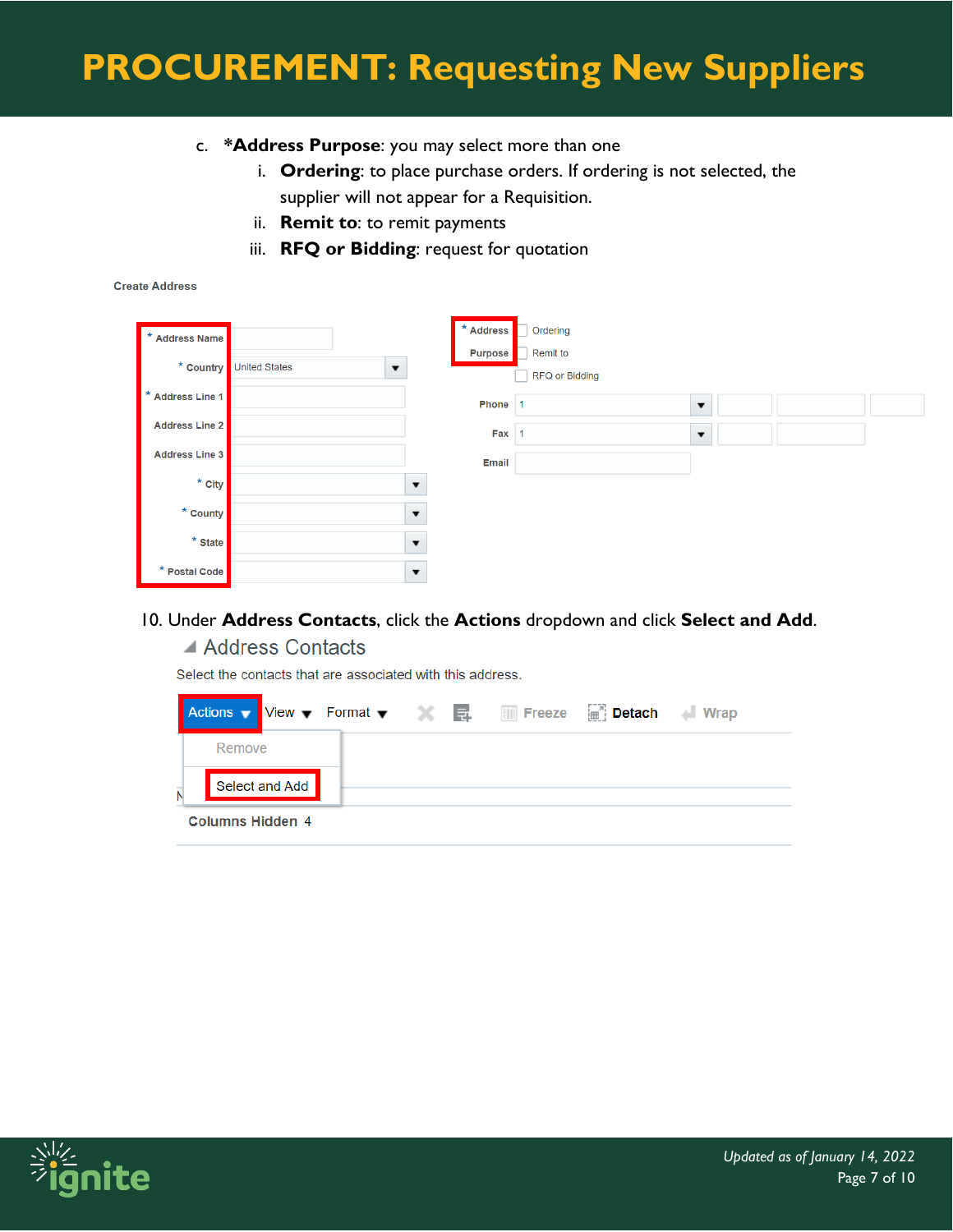#### 11. Highlight the contact you previously created and select **OK**.

| <b>Select and Add: Contacts</b> |                         |                  | ×                             |
|---------------------------------|-------------------------|------------------|-------------------------------|
| $\triangle$ Search              |                         |                  |                               |
| <b>Name</b>                     |                         | <b>Job Title</b> | ▼                             |
|                                 |                         |                  | <b>Search</b><br><b>Reset</b> |
| View $\bullet$ Format $\bullet$ | <b>Wrap</b>             |                  |                               |
| <b>Name</b>                     | <b>Job Title</b>        | <b>Email</b>     | <b>Phone</b>                  |
| Bear, Betty                     |                         | baylor@edu       |                               |
| <b>Rows Selected 1</b>          | <b>Columns Hidden 1</b> |                  |                               |
|                                 |                         | <b>Apply</b>     | Cancel<br><b>OK</b>           |

#### 12. If done, click **OK**. If you have other addresses, select **Create Another**.

#### ▲ Address Contacts Select the contacts that are associated with this address. Actions ▼ View ▼ Format ▼ ※ ■ 图 Freeze ■ Detach → Wrap Administrative **Job Title User Account Name Email** Contact Bear, Betty baylor@edu  $\checkmark$ Columns Hidden 4 OK **Create Another** Cancel

13. **Business Classifications** is an optional field. If desired, click the + to input the information and enter the required fields.

| <b>Business Classifications</b>            |                          |     |
|--------------------------------------------|--------------------------|-----|
| None of the classifications are applicable |                          |     |
|                                            |                          |     |
| * Classification                           | <b>Subclassification</b> | Cer |
| $\vee$                                     |                          |     |

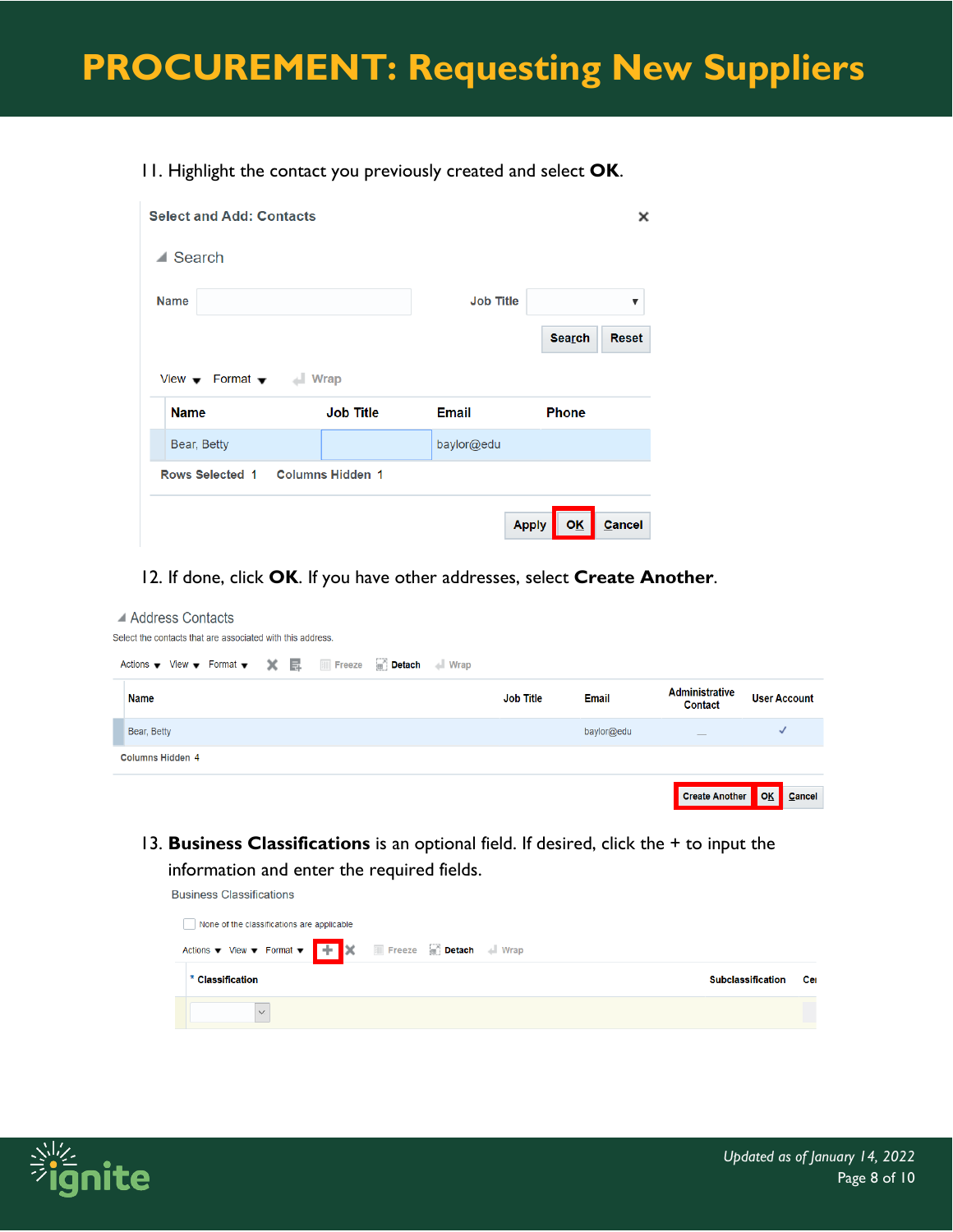### 14. **Bank Accounts** is a recommended field. Click the + and enter the following details. Once completed select **OK**.

- a. **Country:** country of bank account
- b. **Bank**: bank name
- c. **Branch:** bank routing number
- d. **Account Number**
- e. **IBAN**: use for international wire payments
- f. **Note to Approver**: Enter any additional remittance information here This could include remittance email addresses or international SWIFT numbers.

| <b>Bank Accounts</b>                                                               |                                                                           |                                       |                          |                    |
|------------------------------------------------------------------------------------|---------------------------------------------------------------------------|---------------------------------------|--------------------------|--------------------|
| Actions $\blacktriangledown$ View $\blacktriangledown$ Format $\blacktriangledown$ | l÷.<br>$\times$                                                           | <b>III Freeze III</b> Detach III Wrap |                          |                    |
| <b>Account Number</b>                                                              |                                                                           |                                       |                          |                    |
| No data to display.                                                                |                                                                           |                                       |                          |                    |
| <b>Columns Hidden 8</b>                                                            |                                                                           |                                       |                          |                    |
|                                                                                    |                                                                           |                                       |                          |                    |
|                                                                                    |                                                                           |                                       |                          |                    |
| <b>Create Bank Account</b>                                                         |                                                                           |                                       |                          |                    |
|                                                                                    | Enter account number or IBAN unless account number is marked as required. |                                       |                          |                    |
|                                                                                    | * Country United States<br>$\blacktriangledown$                           | <b>IBAN</b>                           |                          |                    |
|                                                                                    | <b>Bank</b> BANK OF AMERICA N A                                           | $\bar{\mathbf{v}}$<br>Currency        | $\overline{\mathbf{v}}$  |                    |
|                                                                                    | Branch 071103619<br>$\checkmark$                                          |                                       |                          |                    |
|                                                                                    |                                                                           |                                       |                          |                    |
| * Account Number 111111111                                                         |                                                                           |                                       |                          |                    |
| <b>Additional Information</b>                                                      |                                                                           |                                       |                          |                    |
| <b>Account Name</b>                                                                |                                                                           | <b>Agency Location Code</b>           |                          |                    |
| <b>Alternate Account Name</b>                                                      |                                                                           | <b>Account Type</b>                   | $\checkmark$             |                    |
| <b>Account Suffix</b>                                                              |                                                                           | <b>Description</b>                    |                          |                    |
| <b>Check Digits</b>                                                                |                                                                           |                                       |                          |                    |
|                                                                                    |                                                                           |                                       |                          |                    |
| Comments                                                                           |                                                                           |                                       |                          |                    |
| <b>Note to Approver</b>                                                            | Remittance emails can be included here.                                   |                                       |                          |                    |
|                                                                                    | Foreign SWIFT codes can be included here.                                 |                                       |                          |                    |
|                                                                                    |                                                                           |                                       |                          |                    |
|                                                                                    |                                                                           |                                       | Create Another OK Cancel |                    |
|                                                                                    |                                                                           |                                       |                          |                    |
|                                                                                    |                                                                           |                                       |                          |                    |
|                                                                                    |                                                                           |                                       |                          |                    |
|                                                                                    |                                                                           |                                       |                          |                    |
|                                                                                    |                                                                           |                                       |                          |                    |
| <b>Products and Services Categories</b>                                            |                                                                           |                                       |                          |                    |
|                                                                                    |                                                                           |                                       |                          |                    |
| Actions $\blacktriangledown$ View $\blacktriangledown$ Format $\blacktriangledown$ | 冔<br>Freeze <b>Detach</b> Norap                                           |                                       |                          |                    |
| <b>Category Name</b><br>No data to display.                                        |                                                                           |                                       |                          | <b>Description</b> |
|                                                                                    |                                                                           |                                       |                          |                    |